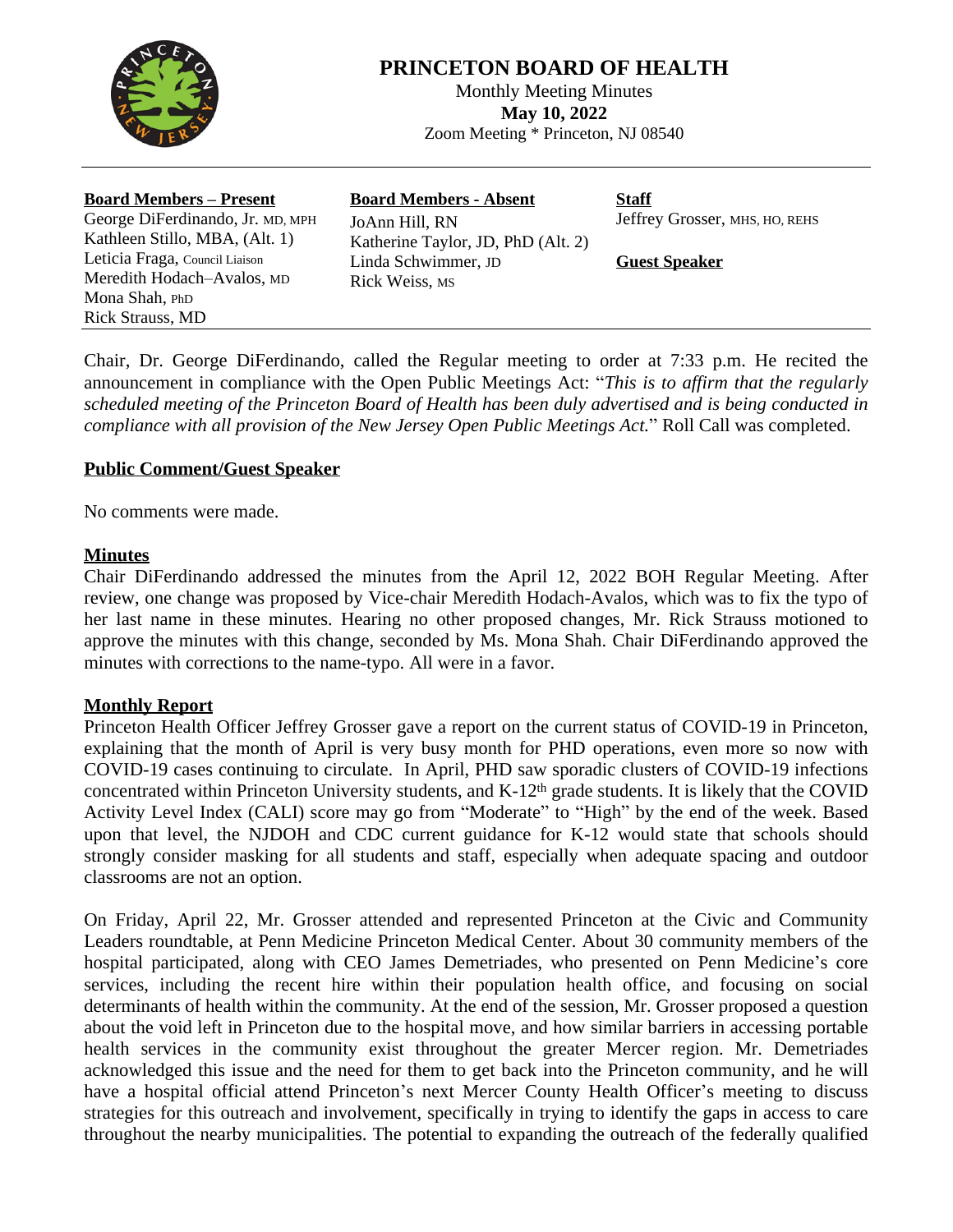Zufall Health Center was also discussed, expanding dental services for the community and underserved populations.

PHD continues to perform nicotine product sale enforcement. Four summonses for noncompliance were heard in municipal court in April. These were the violations mentioned at the April BOH regular meeting. 7-Eleven pleaded guilty to selling tobacco products to underage individuals and was fined \$250.00 plus court costs. This was handled as a first offense because the ownership and staff changed since the compliance check failure in the winter of 2021. The three other facilities in violation requested hearings, one of which has since had a court hearing, which was held for an underage tobacco sale at Palmer Square Kiosk. The operator pleaded guilty to the second offense. A \$500.00 fine was given.

Pre-Operational inspection was also conducted at Ends of the Earth Market – 45 Spring Street. The facility is a coffee shop with the rear area being under construction and appears to be a lounge. Only the front portion was approved for use and the operator was reminded that all *Alcoholic Beverage Control* and *Indoor Smoke-Free Air Act* requirements must be complied with. Tobacco and Nicotine Delivery product compliance inspections will continue at an increased frequency until full compliance is achieved, or the licenses of violators are revoked due to repeat violation of age of sale regulations; whichever comes first.

Public Health nurses have been working with the school systems to alleviate any deficiencies found during immunization audits and bring them to 100% compliance. Notable items from those audits include Princeton High School having 34 deficiencies out of 1,549; Princeton Friends School had 3 deficiencies out of 100 students; and Princeton Middle School had 29 deficiencies out of 818 students. Out of all of those, there were 24 religious exemptions from the school.

Vulnerable Population Outreach Coordinator **(**VPOC) Gwen Krol, and COVID-19 Generalist (CVG) Julie Venema, tabled at Princeton Middle School's Parent Night/Community Resource Fair for families with students experiencing difficulties in school. Ms. Krol distributed information regarding the Princeton Child Health Conferences at Capital Health, Zufall Health Center, booster eligibility, and upcoming COVID-19 clinics. She also had giveaways for parents to take home including water bottles, hand sanitizer, antibacterial wipes, phone fans, and hot/cold packs. She is finalizing the Health Care Roadmap which will be distributed as a tool for under and uninsured residents to understand free and reduced health services available to them in the Princeton area. Additionally, Ms. Venema collaborated with Capital Health to create an intake form for the Princeton Child Health Conferences which will be available at the Princeton Public Schools. This will strengthen the process for new patients so that school nurses can refer patients more efficiently to the program and patients are aware of the documents they must bring to their initial appointment.

Both the VPOC and CVG provided for the Mayor's Wellness Campaign (MWC) Art Classes. The third art class was held on zoom on 4/6/22 and the final class was held in-person at Princeton Care Center on 4/20/22. Mayor Mark Freda attended both of those classes as well. Staff received good comments from a follow-up survey taken by attendees on how to improve these classes.

The health department team has created a performance management board to track Health Department reaccreditation measures. This dashboard allows staff to work cohesively on compiling reaccreditation documents. PHD has been working on national public health reaccreditation documentation, and two weeks ago, we received notification from the public health accreditation board that PHD will be gaining access to the online portal to start uploading over several hundred documents.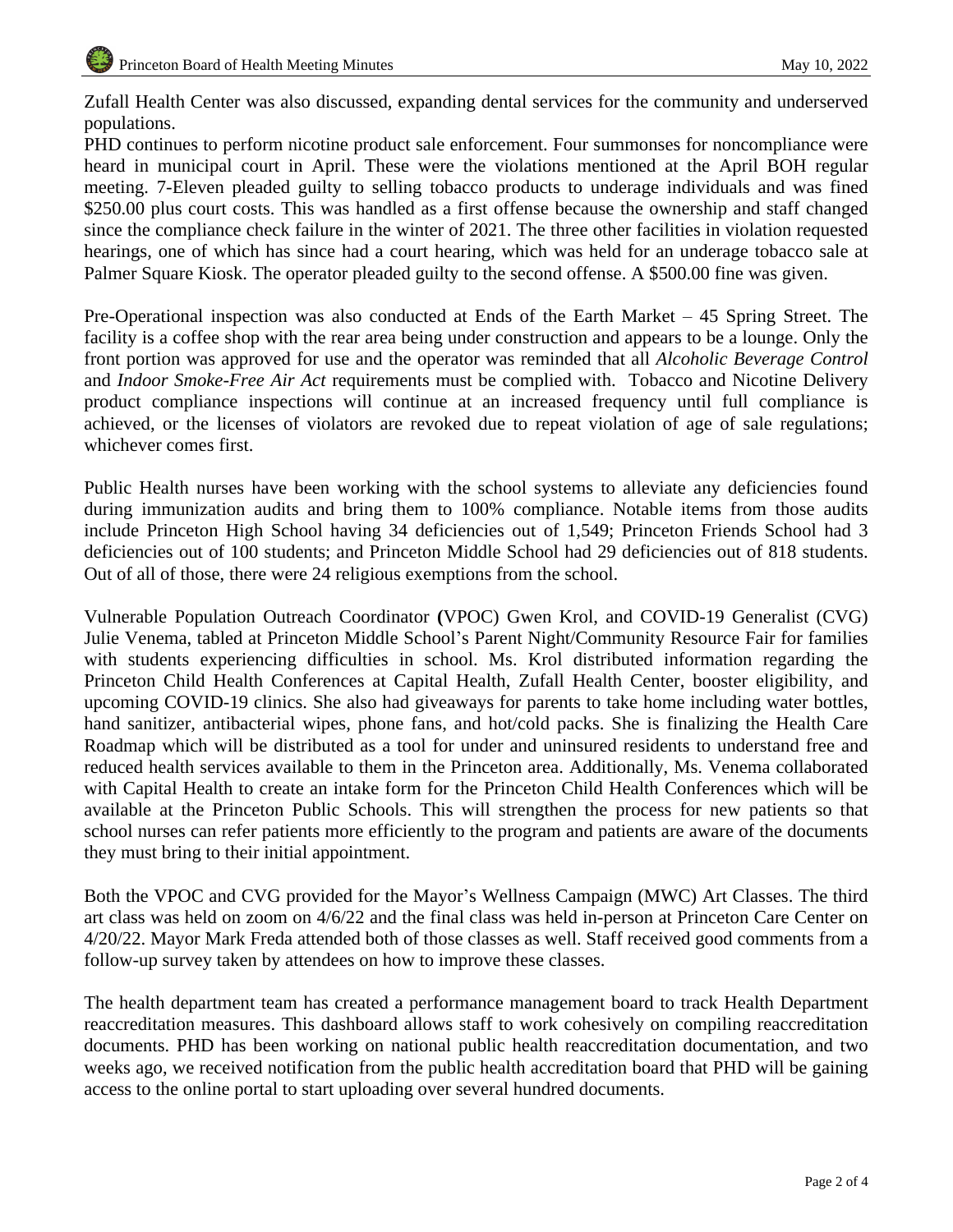## **Reports from Committees**

Vice-chair Meredith Hodach-Avalos commented on the Community Health Navigator program, which she heard about at her last meeting with the hospital. This program can identify patients from the hospital who have been admitted and have some type of social risk, such as food insecurity or housing, a consult can be ordered with a community health navigator to assist them.

Regarding the Planning Committee, she added that she is in the processing of reaching out Katherine Taylor and Linda Schwimmer to schedule a planning committee meeting, which will include Mr. Grosser. She asked Mr. Grosser if he would able to bring the Health Care Roadmap, to go over it and identify any gaps. He responded in regard to going over smoking and cannabis.

#### **Reports from other Boards and Commissions**

Chair DiFerdinando shared that he recently attended a Princeton Alcohol and Drug Alliance (PADA) meeting, though there is nothing specific to report from that meeting.

## **New Business- BOH Ordinance 2022-01, AN ORDINANCE BY THE PRINCETON BOARD OF HEALTH TO ADOPT THE NEW "REVISED GENERAL ORDINANCES OF THE BOARD OF HEALTH OF PRINCETON, NEW JERSEY, 2022":**

Mr. Grosser began this topic by briefly discussing Princeton Ordinance 2022-01. He explained the ordinance process and first reading, and that the main improvements to this ordinance consist of enforcement power, modernizing penalty amounts, and utilizing enforcement to get things done. He reiterated that the introduction of the ordinance does not put it into effect. The general ordinance of the Board of Health are all of the local codes that either reinforce state law or allow the health department to do things locally from the public health perspective. This ordinance has already been emailed to the board of health and posted on the municipal website. He explained the editor(s)' notes within the stipulated ordinance and noted changes. The main changes will allow the PHD to expedite enforcement power relating to abandoned properties; small penalty amounts which have not been updated for some time, and modernizing the penalty amounts to make them consistent with real dollars; and utilizing enforcement to make things happen. PHD continues to do a lot of education and compliance at the same time, but the lower penalties do not make sense with the long time and effort put forth by the PHD in enforcing the ordinance.

A community compliance enforcement officer was hired, and he also holds a registered environmental health specialist license. One of the improvements to the ordinance includes allowing individuals authorized by the health officer to be able to perform enforcement in the event of staff shortage or if engineering is able to relinquish this compliance officer for some time, his support can be utilized.

The public health nuisance section is also improved without any lessening to it, but by putting everything into one area for easier reading and understanding.

Mr. Strauss asked whether the track changes option is available for this document. Mr. Grosser explained the formatting issues with using track changes, which is why red font, brackets and underlining were used instead, though track changes can be used if it is easier for readers.